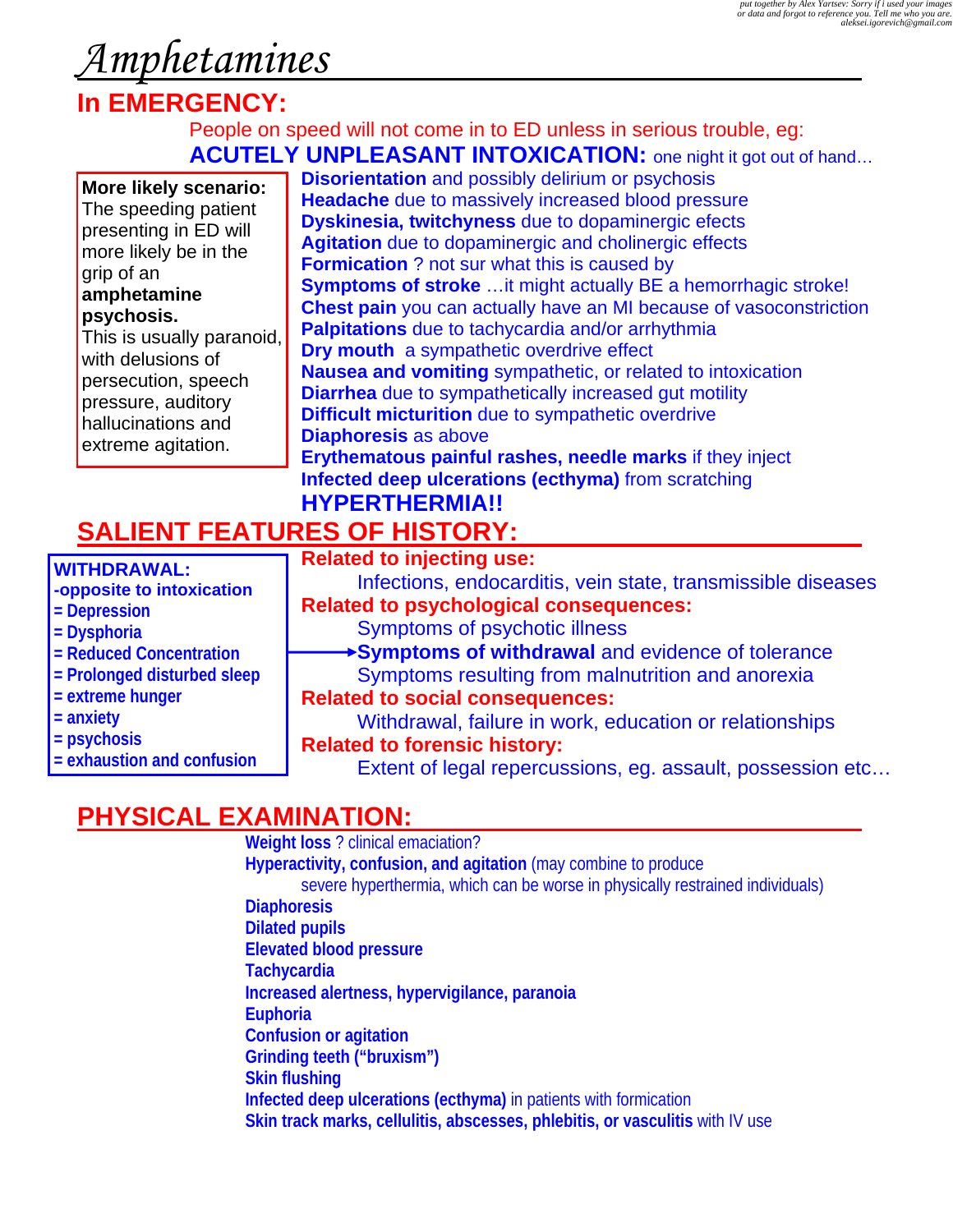# **INVESTIGATIONS:**

 **BSL** especially if mental state changes are prolonged

 **EUC** especially if mental state changes are prolonged

LFT especially if using intravenously, or in severely hyperthermic patients

 **ECG** if there is a cardiac complaint

**Creatine Kinase** to look for rhabdomyolysis

**Urinalysis** to look for heme, a sign of rhabdomyolysis

**Head CT, if stroky** because it would suck to miss a subarachnoid bleed

## **MANAGEMENT**

# **ACUTE: in the EMERGENCY setting:**

 **Life and limb not threatened? SEDATE AND OBSERVE. Diazepam 10mg.** 

 **Acute oral ingestion?** Activated Charcoal p.o. … **AMMONIUM CHLORIDE:** 

#### **Severe intoxication?**

- Secure airway
- **Urinary catheter** (monitor output)
- Midazolam to control behaviour, agitation, and seizures
- **ECG monitoring:** so you can cardiovert in time
- **Regular chest auscultation:** looking for pulmonary oedema
- **Frusemide** if pulmonary oedema develops
- **Aggressive Cooling of hyperthermic patients** 
	- **IV fluids** if dehydrated

### **ACUTE PSYCHOSIS?**

- **Regular chest auscultation:** looking for pulmonary oedema
- **Frusemide** if pulmonary oedema develops
- **Aggressive Cooling of hyperthermic patients**
- **Lorazepam** to control agitation ( **Midazolam** may be needed instead)
- **Beta Blockers** to reduce heart rate and anxiety
- **HALOPERIDOL or CHLORPROMAZINE for psychotic features**

## **DETOXIFICATION:**

#### **Still psychotic?**

- **Olanzapine 2.5 to 5 mg bd** for 2-3 weeks
- **OR Risperidone 0.5 to 1 mg bd** for 2-3 weeks

#### **Ugly withdrawal?**

- **Mirtazapine30 to 60mg nocte** for insomnia (a sedating antidepressant)
- **Alternatively an SSRI ..** for a looong time

### **MAINTENANCE:**

**SSRIs may have to continue as long as necessary Ditto antipsychotic agents. Relapse is normal.** 

**Can increase the rate of excretion of amphetamine**